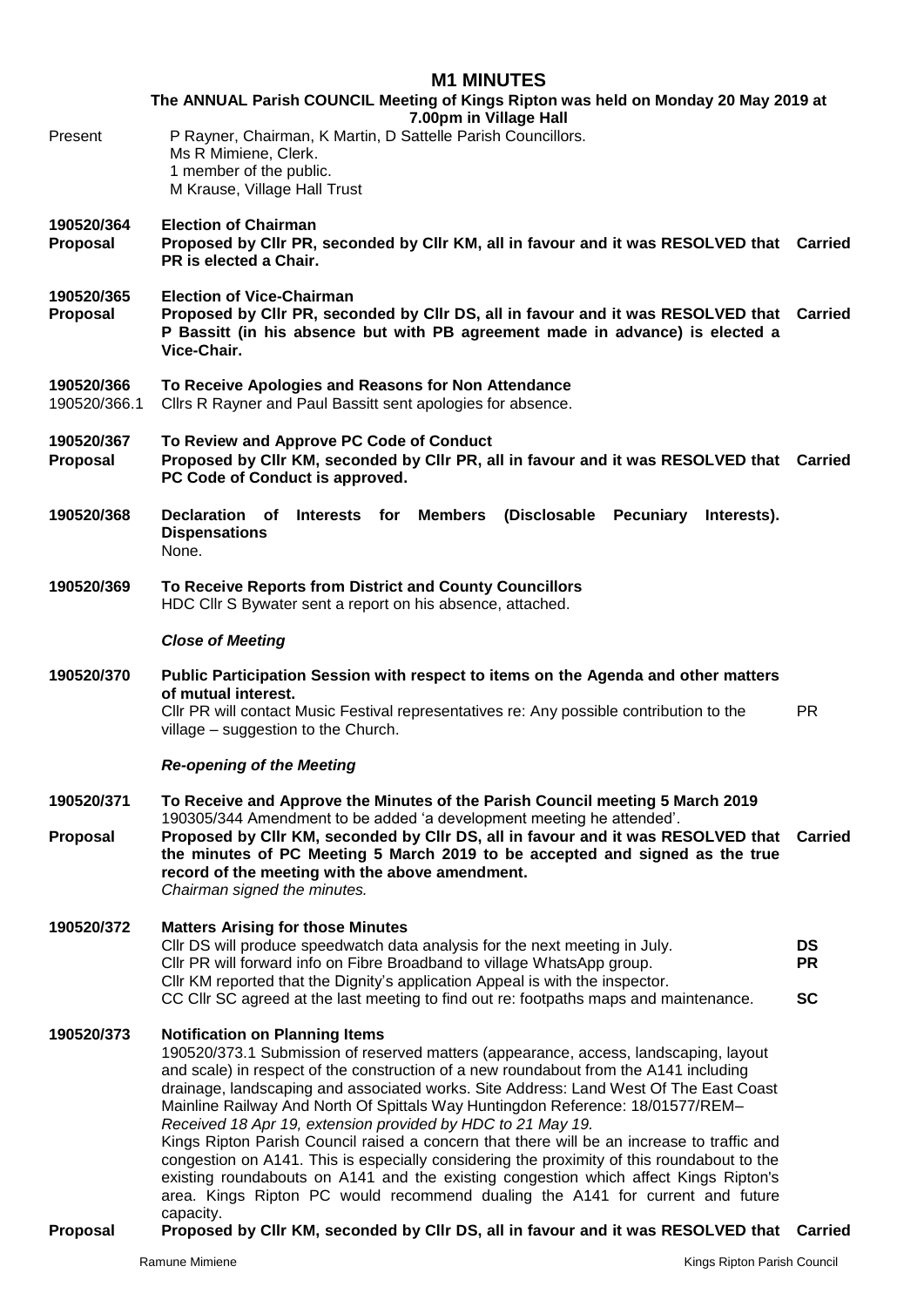## **the above comments are submitted HDC.**

*PC comments submitted 20 May 19.* 

190520/373.2 Pre-consultation re: Wyton Hill Gardens - Consultation Event on 11 May 19, outcome<https://placesprojects.engie.co.uk/wyton-hill-gardens> – *information emailed to PC by the developer*

The site is bounded by the A141 to the north, connecting the site to Huntingdon. The east, west and south of the site is bounded by the airfield and to the south, the community of Wyton on the Hill. Nearby settlements include Kings Ripton, Old Hurst and St Ives. PC discussed and agreed to submit these comments: The site is very isolated with no obvious connection to the existing Wyton on the Hill site. There are no clear traffic outlets to the A141, which already is a congested road. The site location will hinder the future solutions to dueling A141 to improve traffic flow. There are no traffic or cycle links. Would recommend refusal.

**Proposal Proposed by Cllr PR, seconded by Cllr KM, all in favour and it was RESOLVED that Carried PC recommends refusal to the above Pre- consultation.**

> 190520/373.3 Five trees : Reduce tree - Remove offending limbs, Detach ivy around the base of trees.

Works need to be carried for safety reasons as the trees are obstructing the view for people travelling north. Trees are also in danger of falling down. Site Address: Land West Of Fieldview Ramsey Road Kings Ripton Reference: 19/00624/TRCA HDC informed PC that if HDC does not inform any different, PC can carry out the works after 6 weeks of the consultation.

This information is for PC atttention: Local Plan was received after the Agenda was circulated: Adoption of HLP2036 is available to view between the following dates: Start date: 17/05/19 16:35 End date: 31/12/19 16:00 [http://consult.huntingdonshire.gov.uk/portal/pp/hlp2036/adoption/adoption\\_of\\_hlp2036](https://u6693381.ct.sendgrid.net/wf/click?upn=rNT54oRZURrmZcSaNpPyXfi-2BYUmquiOi2UJAuUrEAWbQPGdFjS4TxoAocF3lOA7uy8JpKu6IbenT0nO2NuU9jTzv-2FMFJD4IUhcQ4R4V2lzAXPjclfYCaOmmd-2FaLwdqIP_CkMQWKlCuaO7kilmqIo-2FPo85m3TJQ-2FBvu0uJ8IbQh9jrjB6F-2BkfW7kz63vDqKFKBPf9HCV0BSqcfZA-2FSafbVZZdpRuA9R2xFLfCrPi2XYY642zuOzsXG8nkdBzfEApeNJUkCJiuLmhoSOF-2FTFDJ94nSj3MDRMehWN6IpHxmRGvLuUkA0wzn4xGF4Jkp4fKpHzjttAleLW32QdxGLMTkNfkxHur0xXZ7utH5ApngXUpc-3D)

#### **190520/374 Finance**

|                                                                        | 190520/374.1.1 Bank balance as at 31 Mar 19, Cashbook, Bank Reconciliation to 31 Mar 19, Income &                                                                                  |  |
|------------------------------------------------------------------------|------------------------------------------------------------------------------------------------------------------------------------------------------------------------------------|--|
|                                                                        | Expenditure                                                                                                                                                                        |  |
| Proposal                                                               | Proposed by Cllr PR, seconded by Cllr KM, all in favour and it was RESOLVED that Carried                                                                                           |  |
|                                                                        | the accounts are approved.                                                                                                                                                         |  |
| 190520/374.2                                                           | To Review and Approve PC Assets Register as at 31 Mar 19 – reviewed and approved.                                                                                                  |  |
| 190520/374.3                                                           | To Approve Year End accounts and Annual Governance and Accountability Return                                                                                                       |  |
|                                                                        | (AGAR) 2018/19                                                                                                                                                                     |  |
| Proposal                                                               | Proposed by Cllr PR, seconded by Cllr KM, all in favour and it was RESOLVED that Carried                                                                                           |  |
|                                                                        | the Year End Accounts are approved.                                                                                                                                                |  |
|                                                                        | 190520/374.3.1 To Approve the Certificate of Exemption for 2018/19                                                                                                                 |  |
| Proposal                                                               | Proposed by Cllr PR, seconded by Cllr KM, all in favour and it was RESOLVED that Carried                                                                                           |  |
|                                                                        | the Certificate of Exemption is approved.                                                                                                                                          |  |
|                                                                        | 190520/374.3.2 To Approve AGAR Section 1 Annual Governance Statement 2018/19                                                                                                       |  |
| Proposal                                                               | Proposed by Cllr PR, seconded by Cllr KM, all in favour and it was RESOLVED that Carried                                                                                           |  |
|                                                                        | the AGAR Section 1 Annual Governance Statement 2018/19 is approved.                                                                                                                |  |
|                                                                        | 190520/374.3.3 To Approve AGAR Section 2 Accounting Statement 2018/19                                                                                                              |  |
| Proposal                                                               | Proposed by Cllr KM, seconded by Cllr DS, all in favour and it was RESOLVED that Carried                                                                                           |  |
|                                                                        | AGAR Section 2 Accounting Statement 2018/19 is approved.                                                                                                                           |  |
|                                                                        | 190520/374.3.4 To Approve PC Variances form and PC Reserves                                                                                                                        |  |
|                                                                        | Total balance at the start of the Financial year was £7,554.45.                                                                                                                    |  |
|                                                                        | General Reserves; £5,392.00 (suggested 12moths running of PC as advised by NALC)                                                                                                   |  |
|                                                                        | Earmarked Reserves: Possible development of a footbridge as PC contribution within LHI.<br>10% of £15,000 = £1500-2000 and Expenses attributed to Defibrillator installation above |  |
|                                                                        | grant funding £162.00.                                                                                                                                                             |  |
| Proposal                                                               | Proposed by Cllr KM, seconded by Cllr DS, all in favour and it was RESOLVED that Carried                                                                                           |  |
|                                                                        | PC reserves are approved.                                                                                                                                                          |  |
|                                                                        | 190520/374.3.5 To Note Internal Auditor report 2018/19 - noted.                                                                                                                    |  |
|                                                                        | 190520/374.3.6 Note The Notice of Public Rights and Publication of Annual Governance & Accountability Return                                                                       |  |
|                                                                        | (Exempt authority) – Noted. The Notice is on the website.                                                                                                                          |  |
|                                                                        | 190520/374.4 To consider applying for funding – regular notifications received by Cllr KM. Nothing suitable at the                                                                 |  |
|                                                                        | moment. Community heating scheme to look into.                                                                                                                                     |  |
| 190520/374.5                                                           | To Note the updated cashbook for 2019/20, bank balances as at 30 Apr 19: £14,530.06 due to the                                                                                     |  |
| receipt of PC Precept of £5,392.00 and Grant for the cPAD of £1,597.00 |                                                                                                                                                                                    |  |
| Proposal                                                               | Proposed by Cllr KM, seconded by Cllr DS, all in favour and it was RESOLVED that Carried                                                                                           |  |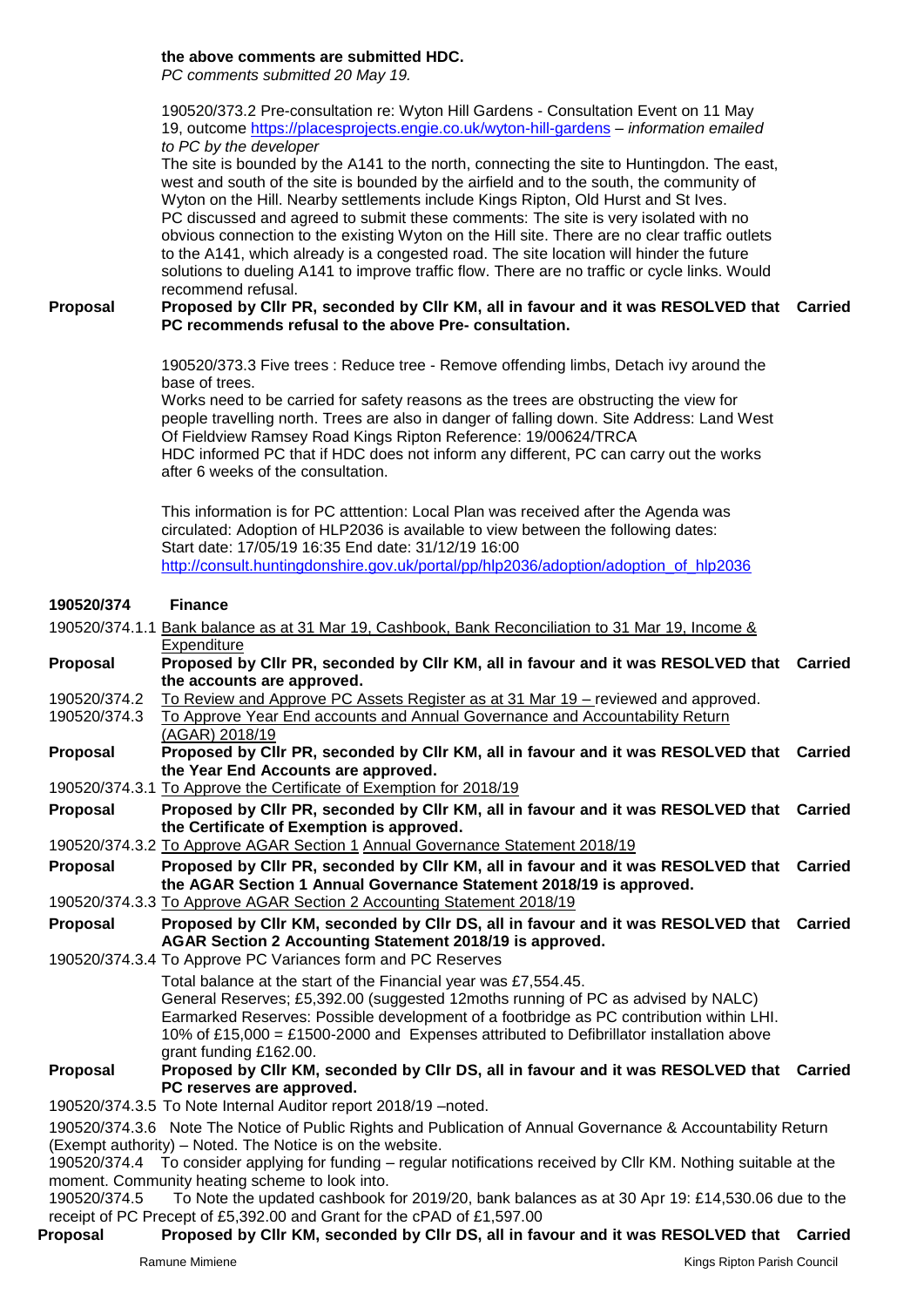### **bank balances as at 30 Apr 19 are approved.**

190520/374.6 To note that Windows License for PC lap top expired. To consider the best option for PC and approve expenditure – lap top updated but needs windows software. Around £100 expenditure agreed in principle. IT equipment budget £50.00. Clerk to purchase and claim back.

### **Proposal Proposed by Cllr KM, seconded by Cllr DS, all in favour and it was RESOLVED that Carried the expenditure around £100 is approved.**

190520/374.7 To Report on additional payment of £5.00 made towards the ICO membership due to the increase to the membership to £40 (previously £35 if paid online). PC agreed to pay £5.00 to have the complete registration and meet the PC requirements:

| <b>Date</b>              | <b>Payee and Description</b>                                                                                                                                          | Amount        |
|--------------------------|-----------------------------------------------------------------------------------------------------------------------------------------------------------------------|---------------|
|                          | Electronic payments:                                                                                                                                                  |               |
| 190405.1                 | ICO – increase by £5 to the membership to be complaint                                                                                                                | £5.00         |
| Proposal<br>190520/374.8 | Proposed by Cllr KM, seconded by Cllr PR, all in favour and it was RESOLVED that Carried<br>the above expenditure is approved.<br>Expenditure for approval 20 May 19: |               |
| Date                     | <b>Payee and Description</b>                                                                                                                                          | <b>Amount</b> |
|                          | Electronic payments:                                                                                                                                                  |               |
| 190520.1                 | Clerk's Wages and Tax deductions Apr 19                                                                                                                               | £223.24       |
| 190520.2                 | Clerk's Wages and Tax deductions Mar 19                                                                                                                               | £168.36       |
| 190520.3                 | Expenses on running cost of PC Apr 19 £13.77 and May 19 £7.47                                                                                                         | £21.24        |
| 190520.4                 | <b>Clerks &amp; Councils Direct Subscription Renewal 2019</b>                                                                                                         | £12.00        |
| 190520.5                 | SLCC membership including ALCC (split between all PCs according to the hrs<br>contracted)                                                                             | £11.71        |
| 190520.6                 | CAPALC membership of £144.97 + GD Protection membership scheme to 31 Mar 20<br>£25.00                                                                                 | £169.97       |
| 190520.7                 | Kings Ripton Village hall Grant towards the running cost of the hall £750.00 + Village hall<br>Hire $2019/20 \times 6 = £36.00$                                       | £786.00       |
|                          | Total May 19 expenditure:                                                                                                                                             | £1,392.52     |

# **Proposal Proposed by Councillor PR, seconded by Councillor DS, all in favour and it was Carried RESOLVED that items listed above are to be paid.**

*1 member of the public joined the meeting* 

### **190520/375 To Review Policy Documents:**

It was agreed to carry these items forward to the next meeting. Clerk to look for Dispensation form.

## **190520/376 Allotments:**

190520/376.1 PC applied for planning permission (Agenda item 190520/373.3). To choose and approve the best quote for the Tree Works to be carried – Cllr KM will analyse 3 quotes obtained and advice PC on the suggested course of actions. 190520/376.2 To further Consider the future use and Maintenance of the site – Agenda item for the next meeting.

## 190520/377 **To further Discuss the Event to be held on the Grange Farm**

| As discussed under the open forum, CIIr PR will contact the organiser re: Possible                                                           | PR. |
|----------------------------------------------------------------------------------------------------------------------------------------------|-----|
| contribution to the village.                                                                                                                 | PR  |
| It was noted that a new festival is planned for July this year. Capacity is max of 4,000<br>people. Cllr PR will seek clarification on that. |     |

## **190520/378 Fibre broadband** Advertise on WhatsApp group to generate more interest. Cllr PR will send the link to NW group.

## **190520/379 Highways and Verges**

Clerk

KM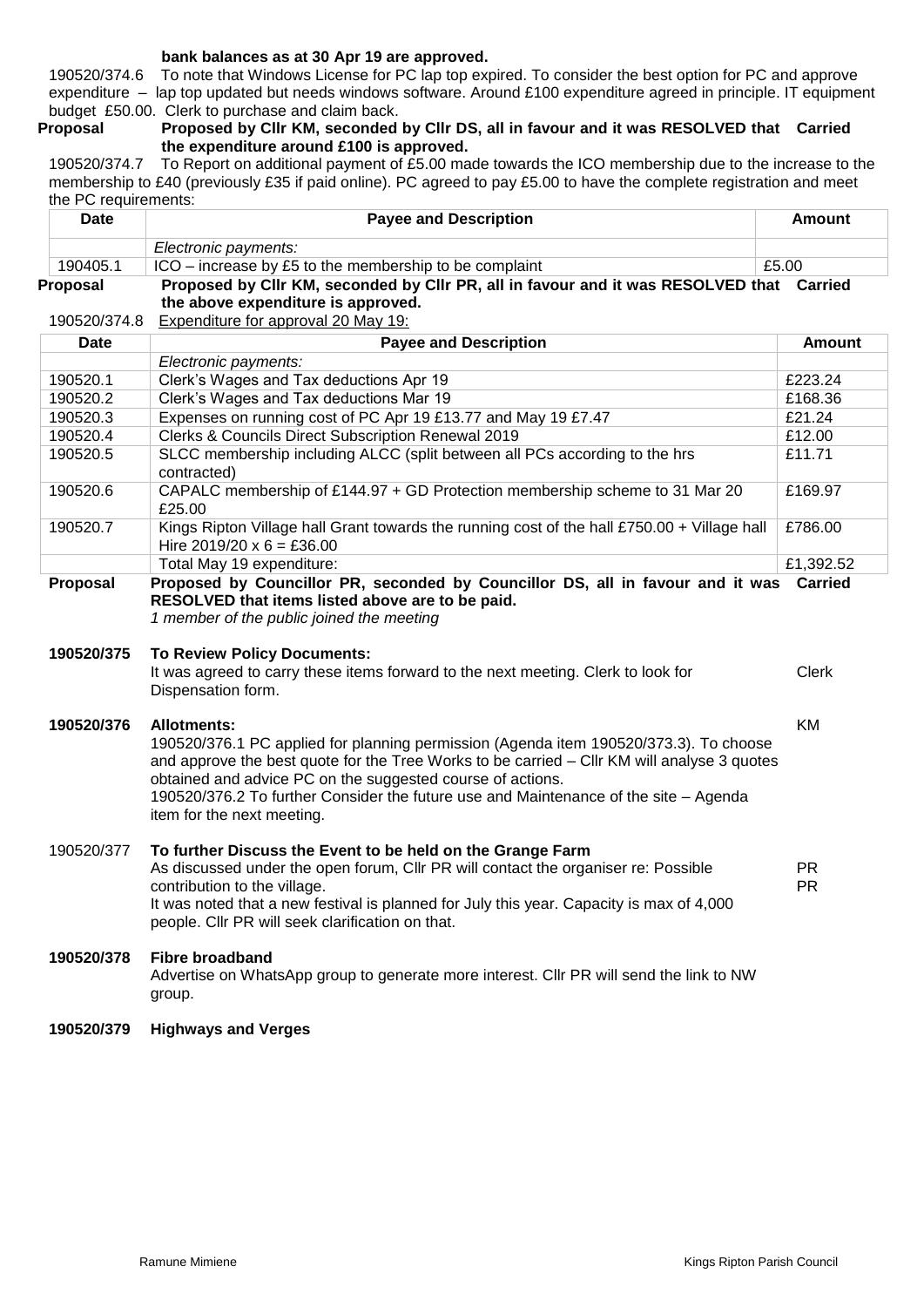190520/739.1.1 Bridge over the Bury Brook – Cllr K Martin

Cllr KM spoke with Karen Lunn at the Highways team regarding the possibility of constructing a footbridge over the Bury Brook at the North end of Kings Ripton village. At the moment pedestrians have to cross the brook by using the roadway over a narrow bridge which is just wide enough for 2 vehicles to pass. This puts our pedestrians safety at risk and the Parish Council have received reports of near-misses, this is a route used daily by village residents particularly dog-walkers.

There is an Environment Agency water level monitor on the West side of the Ramsey Road so the only option seems to be to put a footbridge on the East side of Ramsey Road. There are Environment Agency registration restrictions on where we can locate a bridge and we seem to require a bespoke permit to proceed as the footbridge would be within 200m of the existing roadbridge.

Having spoken to the Highways team they advised Cllr KM that it is likely to need a 8m (or 18') footbridge and gave a rough estimate of £15,000 to £20,000 cost. Kings Ripton Parish Council discussed it.

PC were advised that there will also be several other issues to take into consideration before the scheme could go ahead:

£500 license fee will be required. It was noted that it is not LHI scheme.

Spending of around £20,000 to 25,000 including the path.

Local residents were approached, everyone seem to be very positive.

190520/379.2 Brook blockage

The branch/twig in the brook reported to PC again (previously sorted by the landowner). No further action agreed at this point. Also, the package was found in the brook, reported to the land owner by Cllr DS.

190520/379.3 Litter picking and Road sweeping, reported, outcome

1) Street Cleansing: the area was cleared. Litter Pick about was about 3 weeks ago.

2) Street cleansing - Ramsey Road, Kings Ripton. – Roads been cleaned but Cllr KM will take photo when debris get clogged up by the traffic calming measures. 190520/379.4 Drains along the Ramsey Road - Get constantly blocked. Permanent solution

needed. 190520/379.5 Grass cutting – grass been cut. The same procedure as last year. PCC consider leaving some parts for wild life areas.

190520/379.6 To discuss maintenance of the area behind the bus stop – the front of the garden. Remove from the Agenda.

### **190520/380 GDP**

Previously approved. Need reviewing at the next meeting. Carry forward. *PC*

- 
- **190520/381 Speeding in the village: Roadwatch data** Complaint logged by Community Roadwatch re: lorry using Kings Ripton – Proposals suggested by the Roadwatch team. Cllrs agreed to discuss the issue at the next meeting . Cllr DS will produce a report on speeding in the village for Jul PC. DS

*1 resident left the meeting*

## **190520/382 Defibrillator for the village, outcome Cllr KM** 190520/382.1 To consider accepting the quote from CHT and forming a plan for implementation The National Lottery Community Fund informed re: successful application for £1,597.00. 190520/382.2 Three quotes received to ensure PC complies with Financial Regulations: - Community Heartbeat Trust - The East of England Ambulance Service and - The British Heart Foundation **Proposal Proposed by Councillor KM, seconded by Councillor PR, all in favour and it was Carried RESOLVED that a quote from Community Heartbeat Trust is accepted.** Clerk to confirm the quote with the supplier, Cllr KM will email latest correspondence and the quote. **190520/383 Village Security** Weekly reports issued via WhatsApp group to all registered people. **190520/384 Parish Council Website – To discuss what Information to display** Clerk is awaiting for the church warden contact details to be supplied. **190520/385 Correspondence**

All dealt with.